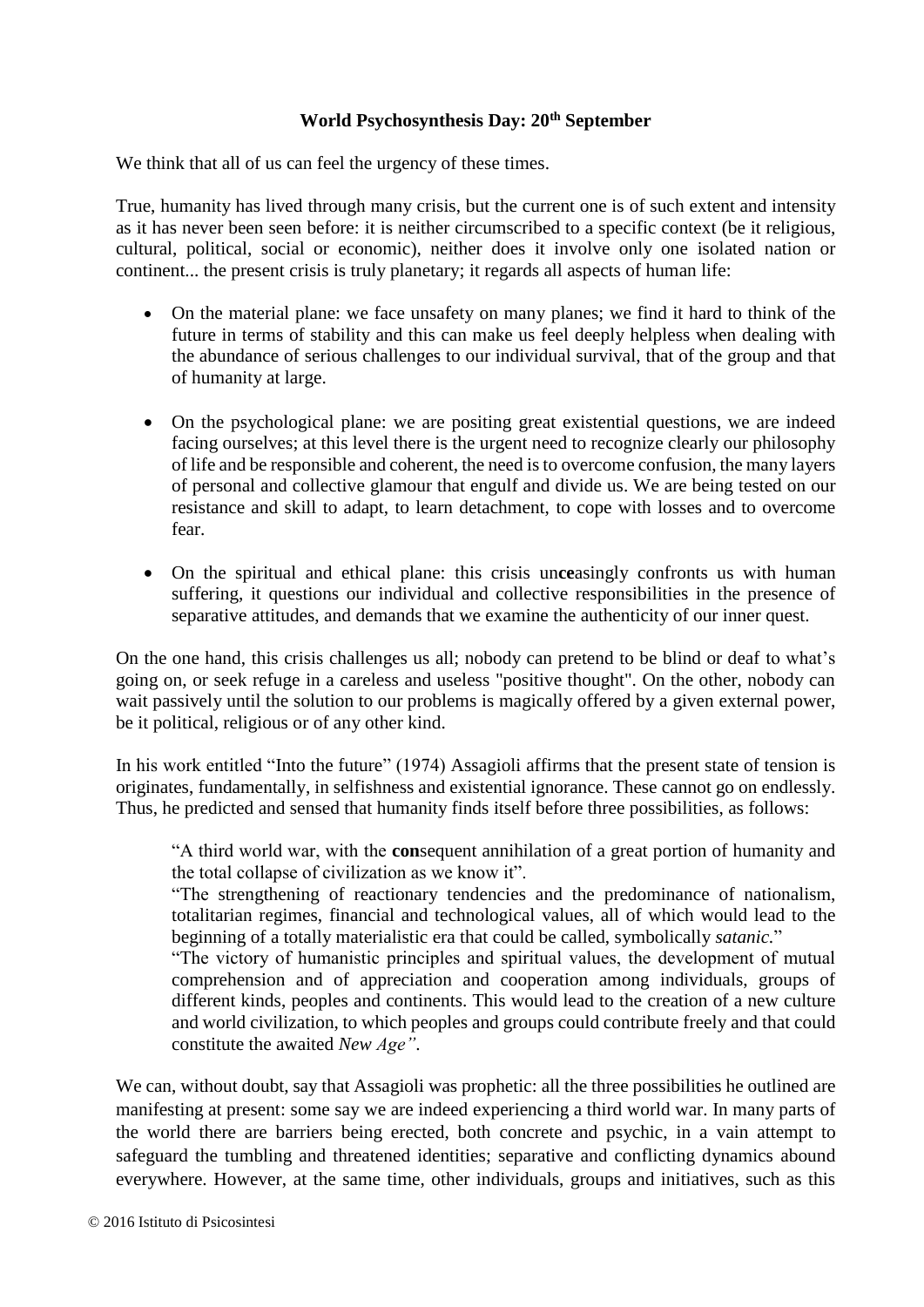congress, aim to research, formulate and put forward ways and solutions to create a better human future. For the time being, we can't, though, foresee which of the three possibilities mentioned before will prevail.

While much of this situation might be quite clear to many of us, it is evidently important to reaffirm the need and urgency of a radical change of consciousness. It is here, at the level of consciousness, that lies the only possibility for "salvation," a true quantum leap — a passage to another higher level leading to the development of a *real group consciousness* — the awareness that we belong to the human group, and, in the end, the recognition that Humanity is One, with everything that this implies: overcoming formal divisions, eradicating separative thought-forms, acknowledging our own responsibility as an active part of humanity as a whole, the appreciation of unity in diversity. *"The moment there is a flash of knowledge or comprehension, that moment the human beings become responsible."*

Humanity constitutes a large organism; therefore, each human problem is closely connected to all others; a problem might appear and be seen as unsolvable when faced individually, but the solution can be found when the problem is repositioned within a wider and more inclusive global context. It becomes clear, then, that this is **no longer the moment of individual "selfrealization," but a time we must stretch "beyond ourselves",** the **moment of "group realization**." This is, of course, easier said than done.

Hence, the importance of strengthening the diffusion of Psychosynthesis. Its fundamental core and primary function is to promote a open-minded process of awareness, harmonization, convergence, integration and synthesis on different levels: the intra-individual, inter-individual, inter-group and, the human level in its entirety... and beyond. In addition, the aim of Psychosynthesis is to facilitate those transformations in consciousness that will translate into changes in the different areas of life, so as to encourage the manifestation of the **new** human **civilization.**

All of us here have arrived at Psychosynthesis through one of its many pathways: out of suffering, through intimate psychic work, out of curiosity, by *chance,* through a friend, out of professional interest, reaching out for meaning and answers to the pressing existential questions, or attracted by the word *synthesis* itself*, or ...*probably for some or maybe many of us, it has been like finding a welcoming home you never finish exploring or practicing in all its nuances and areas.

As we have already experimented, and is evident also in this congress, Psychosynthesis has a language that is accessible to everybody and is applicable to every setting, regardless of the existing differences, it allows everybody to find the appropriate stimulus to enrich their own philosophy of life and to move along on their evolutionary path, thus revealing its richness...

However, even if all of us gathered here today have embraced Psychosynthesis as a model, **the synthesis among the diverse units and groups of psychosynthesists dispersed in the world is still far from completed.** In fact, if we wondered what Psychosynthesis is for us, we would get a variety of answers, of partial nature and would demonstrate a degree of dissatisfaction, resistance, negation, contrasts, value judgments, criticism, competence, discredit of colleagues, all of which are part of any process in its earliest stages, but that could, in the long run, produce division and disaggregation or encourage the development of one prevailing aspect over the others, or eclipse the voices and creativity of some emergent fields, therefore producing loss of motivation and the resultant contact among themselves and with the vital unitary core of Psychosynthesis.